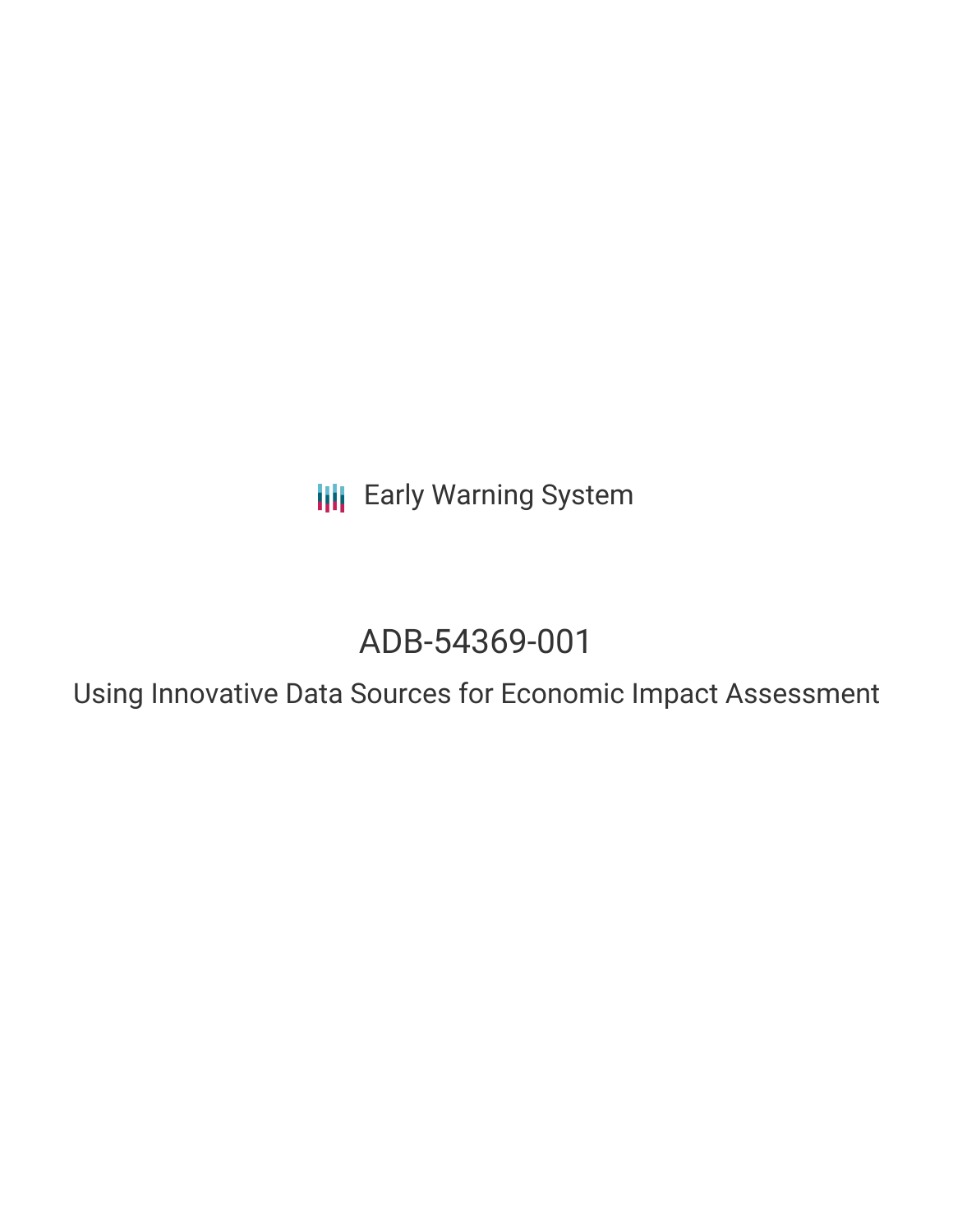

# **Quick Facts**

| <b>Countries</b>               | China, Indonesia, Vietnam                                            |
|--------------------------------|----------------------------------------------------------------------|
| <b>Specific Location</b>       | China - Nation-wide; Indonesia - Nation-wide; Viet Nam - Nation-wide |
| <b>Financial Institutions</b>  | Asian Development Bank (ADB)                                         |
| <b>Status</b>                  | Approved                                                             |
| <b>Bank Risk Rating</b>        | U                                                                    |
| <b>Voting Date</b>             | 2020-11-13                                                           |
| <b>Borrower</b>                | Indonesia, China and People's Republic of Viet Nam                   |
| <b>Sectors</b>                 | Communications, Industry and Trade, Transport                        |
| Investment Type(s)             | <b>Advisory Services</b>                                             |
| <b>Investment Amount (USD)</b> | $$0.45$ million                                                      |
| <b>Grant Amount (USD)</b>      | $$0.45$ million                                                      |
| <b>Project Cost (USD)</b>      | $$0.45$ million                                                      |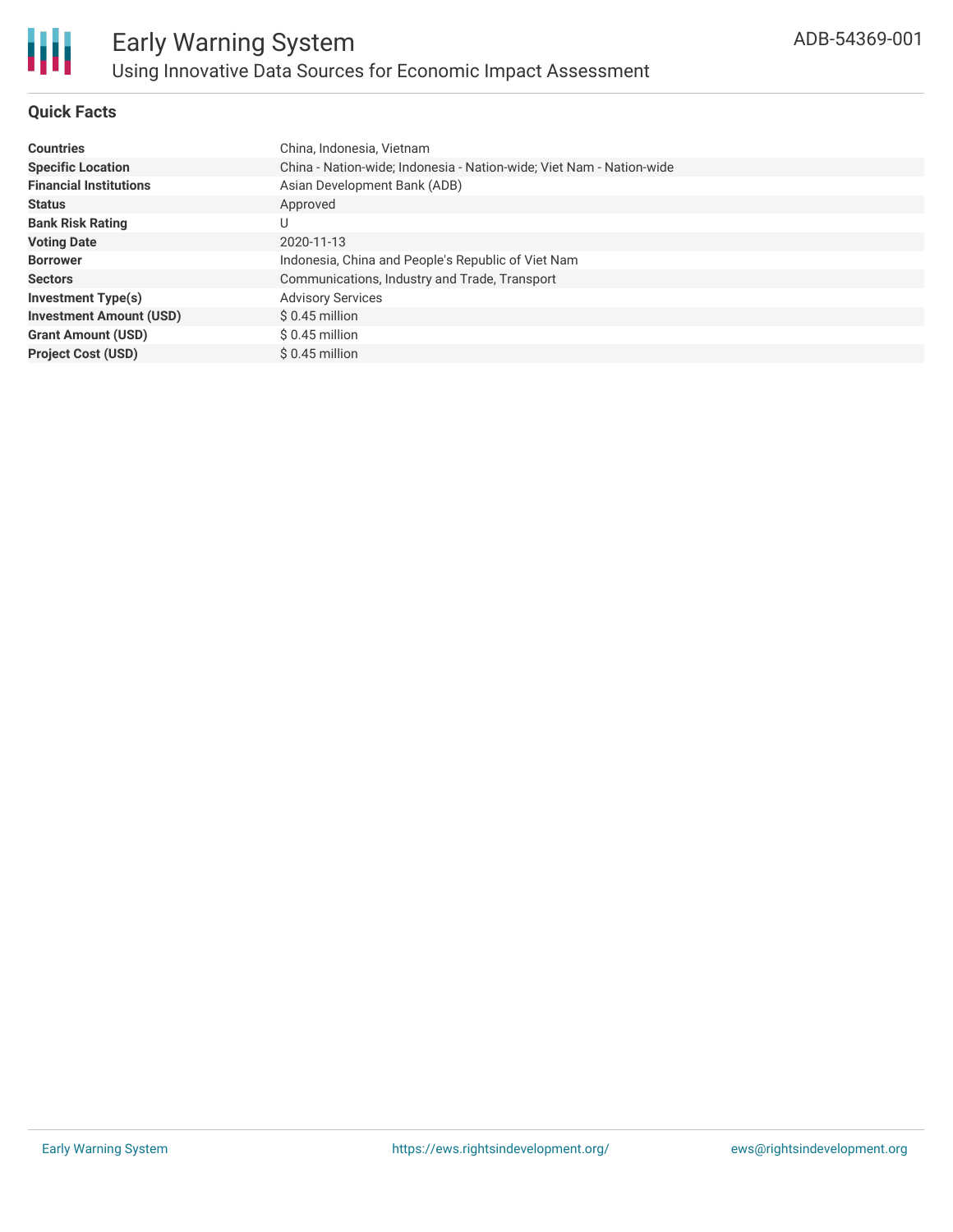

# **Project Description**

According to the project document, "the Technical Assistant (TA) is aligned with the following impact: sustainable and resilient growth in Development Member Countries enhanced". The project outputs will be:

"Produce an impact evaluation model to allow assessments of ADB-funded projects on the interregional connectivity between Yunnan province, PRC and Viet Nam, and Process data to allow impact assessment of online service provision during the COVID-19 epidemic in Indonesia and the PRC."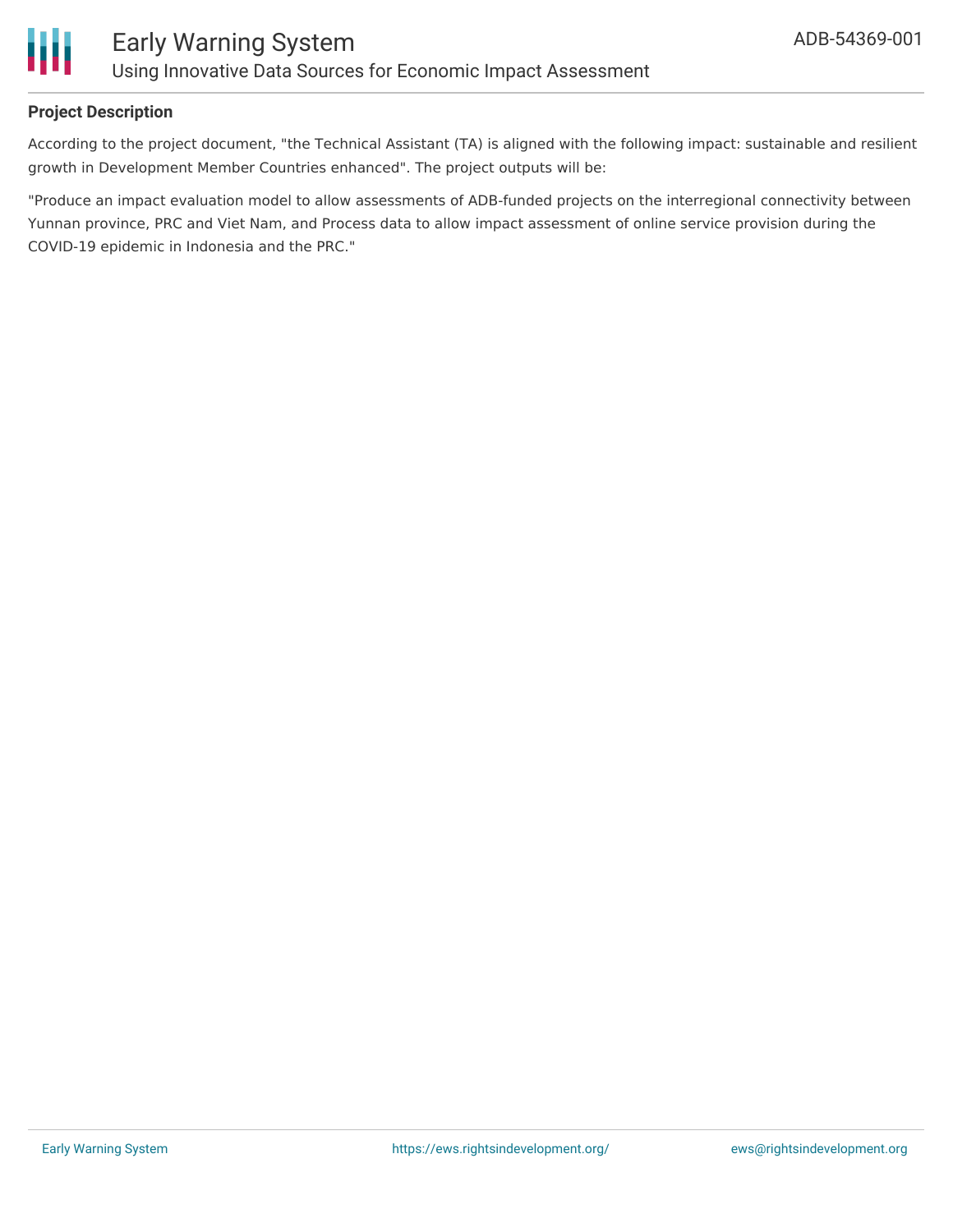

# **Investment Description**

Asian Development Bank (ADB)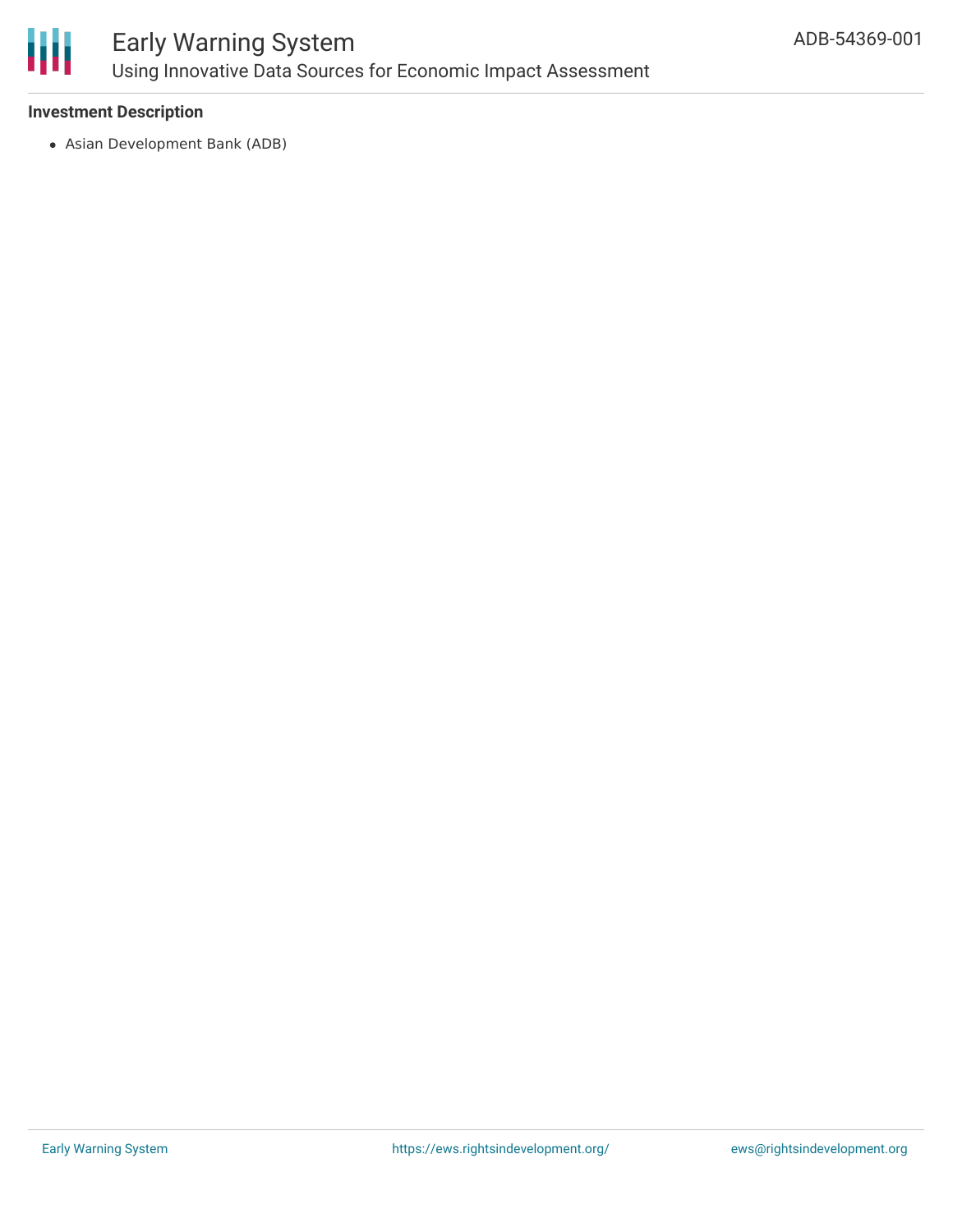# **Contact Information**

**Responsible ADB Officer:** Elhan-Kayalar, Yesim M.

**Responsible ADB Department** Economic Research and Regional Cooperation Department

**Responsible ADB Division** Office of the Chief Economist, ERD

#### **Executing Agencies**

Asian Development Bank 6 ADB Avenue, Mandaluyong City 1550, Philippines

#### **ACCESS TO INFORMATION**

You can submit an information request for project information at: https://www.adb.org/forms/request-information-form

ADB has a two-stage appeals process for requesters who believe that ADB has denied their request for information in violation of its Access to Information Policy. You can learn more about filing an appeal at https://www.adb.org/site/disclosure/appeals

#### **ACCOUNTABILITY MECHANISM OF ADB**

The Accountability Mechanism is an independent complaint mechanism and fact-finding body for people who believe they are likely to be, or have been, adversely affected by an Asian Development Bank-financed project. If you submit a complaint to the Accountability Mechanism, they may investigate to assess whether the Asian Development Bank is following its own policies and procedures for preventing harm to people or the environment. You can learn more about the Accountability Mechanism and how to file a complaint at: http://www.adb.org/site/accountability-mechanism/main.